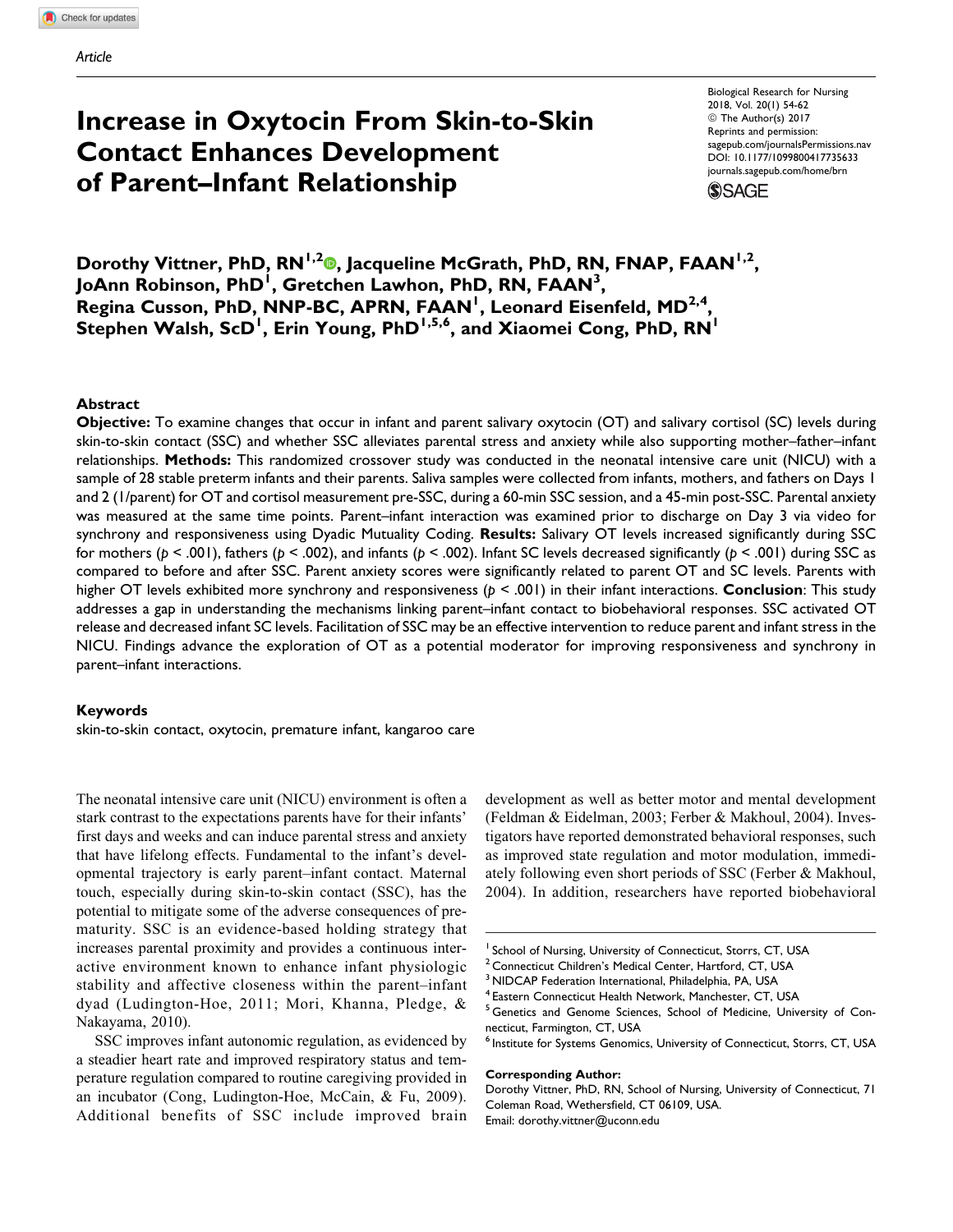responses to SSC, including changes in cortisol level and improved maternal–infant coregulation (Neu & Laudenslager, 2011; Neu, Laudenslager, & Robinson, 2009; Neu & Robinson, 2010). However, the biological mechanisms affected by SSC, including the oxytocin (OT) system, have rarely been studied.

Mothers of preterm infants are more likely to have difficulty with attachment than mothers of full-term infants (Lee, Macbeth, Pagani, & Young, 2009; Poehlmann & Fiese, 2001). Researchers have attributed this difficulty to decreased synchrony or responsiveness in parent–infant interactions as well as the increased subtlety of premature infants' behavioral cues, which can make them difficult to interpret (Poehlmann & Fiese, 2001). Evidence suggests that early dysfunctional contacts between the infant and parent due to the infant's disorganized behavioral patterns lead to poorer attachment and behavioral problems in childhood (Feldman, 2006). Conversely, early responsive and synchronous contact may positively influence cognitive and developmental outcomes for the infant (Gordon, Zagoory-Sharon, Leekman, & Feldman, 2010). Synchrony and responsiveness are essential components for young infants especially during sensitive periods. Feldman defines sensitive periods as opportunities that exist in early environments to identify essential biobehavioral experiences between parents and infants that trigger specific neurological or endocrine systems that influence gene expression, brain development, and optimal social fit (Feldman, 2015).

OT is produced primarily in the supraoptic nucleus and paraventricular nucleus of the hypothalamus (Gordon et al., 2010). Researchers originally identified OT as a female hormone because of its important roles in birth and lactation (Lee et al., 2009; Ross & Young, 2009). However, the oxytocinergic system also plays a key role in bond formation and parenting (Parker et al., 2010). In limited human studies, parental plasma OT concentrations were positively related to mother–infant affectionate contact and father–infant stimulatory contact at 6 months postpartum (Groer & Morgan, 2007; Ross & Young, 2009). OT is also involved in the control of stress, anxiety, and autonomic functions, such as heart rate, and high oxytocinergic activity is stress relieving and anxiolytic in animals and humans (Uvnas-Moberg, Arn, & Magnusson, 2005).

Cong and colleagues reported increased parental OT levels during SSC. Responses differed, however, between mothers and fathers after SSC, with the father's salivary OT levels remaining elevated after SSC ended as compared to the mother's OT levels, which dropped after the episode of SSC ended (Cong et al., 2015). We modeled the present study Cong's work but modified it to provide a more inclusive look at the mechanisms of OT and salivary cortisol (SC), a measure of stress, for mothers, fathers, and infants. We increased the episode of SSC and examined the interaction between preterm infants and their parent(s). The purpose of the present study, then, was to examine biobehavioral mechanisms associated with maternal and paternal skin-to-skin contact (M-SSC and P-SSC) with premature infants. Specifically, we examined whether changes that occur in parental (mother and/or father) salivary OT levels during SSC are associated with simultaneous changes in levels of parental anxiety and with later outcomes reflecting synchrony and responsiveness in parent–infant interactions. Although previous research has used plasma OT samples, we used more recent techniques that have been developed to reliably measure salivary OT (Carter et al., 2007; Cong et al., 2015; Feldman, Gordon, & Zagoory-Sharon, 2011). Additionally, we used SC as a measure of stress and hypothalamic– pituitary–adrenal (HPA) axis activation for parents and infants as well as a Visual Anxiety Scale (VAS) to measure parental anxiety. Our long-term goal is to work toward identifying new interventions that will increase endogenous OT release for parents and infants in the NICU to reduce stress and improve parent–infant interactions. Uncovering the biobehavioral basis of early parent–infant interactions is an important step in developing therapeutic modalities to improve health outcomes.

## Method

## Study Design, Setting, and Participants

We used a randomized crossover design with a 3-day study period. The mother–father–infant triads were randomly assigned to one of two study sequences using a computer program: (1) M-SSC on Day 1 and P-SSC on Day 2 or (2) P-SSC on Day 1 and M-SSC on Day 2. We recorded video of a parent– infant interaction session on Day 3, just prior to the infant's hospital discharge. We conducted the study in three NICUs: at Connecticut Children's Hartford and Farmington campuses and at Eastern Connecticut Health Network, which are all in central Connecticut.

We recruited triads via convenience sampling. Inclusion criteria included infants who were (1) 30 0/7–34 6/7 weeks' gestational age at birth and between 3 and 10 days old at the start of the study and (2) receiving either nothing per oral or on intermittent feeds to control for feeding effects on heart rate variability (Klug et al., 2000). Exclusion criteria included infants who (1) were intubated and receiving mechanical ventilation, (2) had known congenital anomalies, (3) had severe periventricular/intraventricular hemorrhage ( $\geq$ Grade III), (4) had undergone minor or major surgery, (5) were receiving sedation or vasopressors or analgesics to control for the effect of sedative medication on behavioral states, or (6) had positive drug exposure history to control for the effect of drugs on behavioral states and autonomic responses. Parental eligibility criteria were (1) age  $>18$  years, (2) English speaking, and (3) without a history of depression. A maternal history of a diagnosis of depression is a significant predictor of postpartum depression and may influence OT levels (Chang, Anderson, & Wood, 1995; Parker et al., 2010). For parental history of depression, we relied on self-report during the consent process and review of infant medical records.

Based on limited data that we collected from previous triads, mean changes in salivary OT levels provided a standardized effect size (Cohen's d) of .50, an effect of precisely medium magnitude (Cong et al., 2015). Accordingly, we recruited a sample of 28 triads to provide 80% levels of power for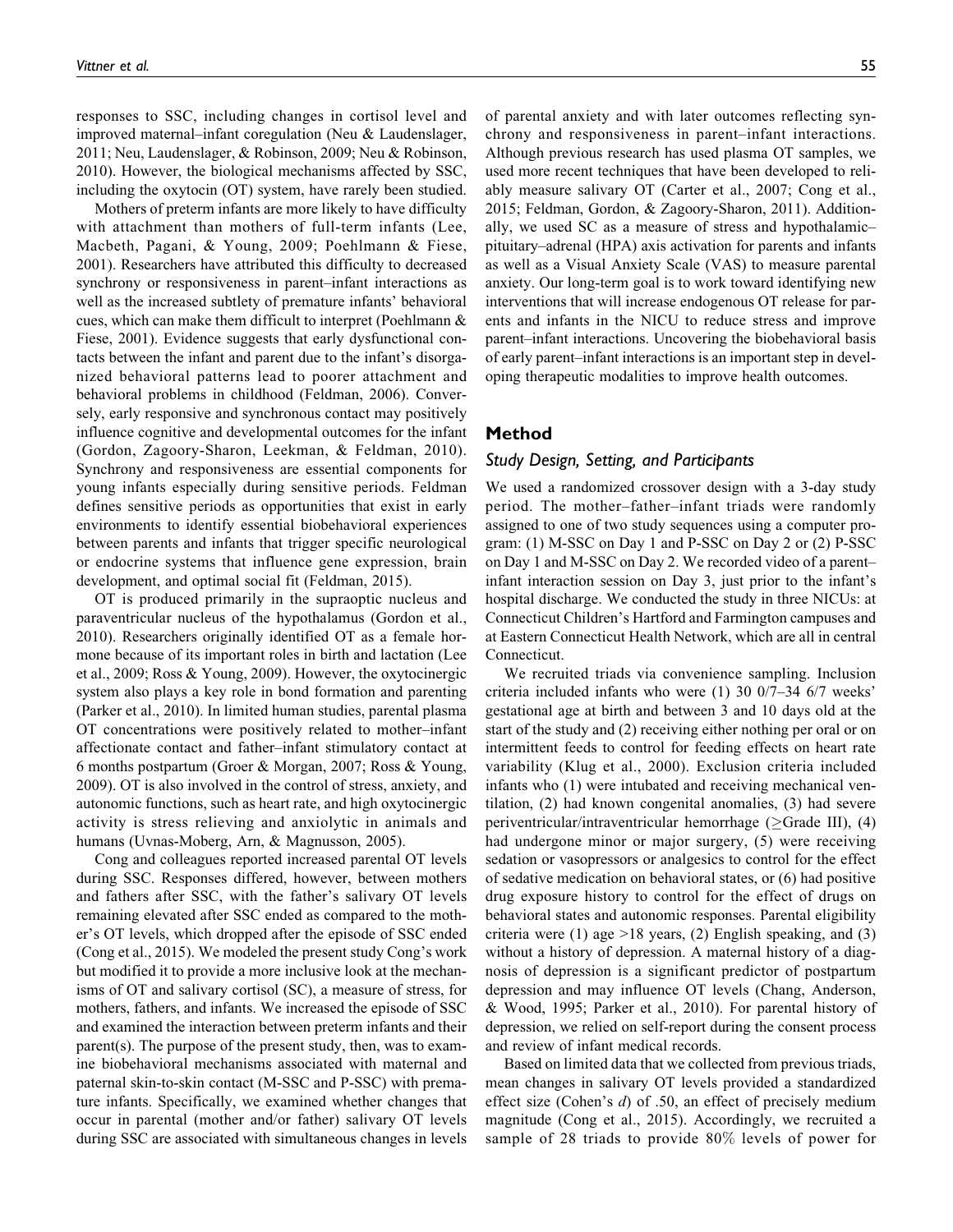M-SSC and P-SSC with one-sided tests at the 5% level of statistical significance. We collected data on demographic characteristics from the infants' medical records.

#### Biobehavioral Measures and Instruments

We collected parent saliva samples using the unstimulated passive drool method (Grewen, Davenport, & Light, 2010). Saliva is a less intrusive method for measuring OT than plasma yet still reliable. We obtained infant saliva samples using infant swab methods (Salimetrics LLC, State College, PA). The swab, placed along the infant's cheek for 5–10 min, can collect at least  $120 \mu l$  of saliva, and the minimum saliva needed for measuring OT is  $70 \mu l$ . Samples from infants and parents were immediately placed in a cooler to freeze them at  $-20^{\circ}$ C and then transferred to a  $-80^{\circ}$ C freezer for long-term storage to await assay. We completed salivary OT assay via an enzyme immunoassay (Enzo Life Sciences, Plymouth Meeting, PA) using a method similar to that specifically developed and validated for salivary OT analysis by Carter et al. (2007). The sensitivity limit without correcting for the concentration is 15 pg/ml, and the lower limit of sensitivity is at 12.0 pg/ml with correction for the extraction. We also used an enzyme immunoassay for analysis of SC (Salimetrics LLC). The lower limit of detection is  $\leq 0.007$   $\mu$ g/dl. The intra- and interassay coefficients of variation for salivary OT and SC are 4.6% and 6%, respectively.

We measured parents' anxiety levels using a validated 8 item visual analog scale called the Visual Anxiety Scale (VAS; Cong et al., 2015; Cox, Connor, Henderson, McGuire, & Kendell, 1983). The instrument is printed on one sheet of paper and has 8 items for which the respondent marks a line to indicate the extent that each statement is true. Each item represents an emotion, for example, "I am very worried and anxious." Respondents score items using a 100-mm line with the end points not at all and worse than I have ever been before. We placed the page on a clipboard to facilitate marking a single line for each item. Parents completed the instrument just after saliva collection before, during, and after SSC. We chose this instrument due to the relative ease of use during SSC. The  $\alpha$  reliability of the data was calculated at .93. Parents easily completed the scale, and it did not appear to interrupt the flow of holding the infant.

We measured the synchrony and responsiveness of the parent–infant interaction using the Dyadic Mutuality Code (DMC). Just prior to hospital discharge, typically when the infant was approximately 36–37 weeks' postmenstrual age, we recorded two 5-min videos of infant–adult interaction, one with each parent (Censullo, Bowler, Lester, & Brazelton, 1987). We recorded the video interaction at the infant's bedside, using privacy screens around the perimeter of the infant's bed space. A single researcher used a small portable video camera with a zoom feature and stood in the corner of the bed space to avoid standing over parents or interfering with the interaction. Parents were asked to position the infant facing them, typically on their lap, and to play with their child as they normally would without using a pacifier (Censullo, 1991). Toys were not provided or used during these interactions. All parents were provided with the same instructions. The interaction is scored using six categories: mutual attention, positive affect, turn-taking, maternal or paternal pauses, infant cues to continue or cease, and maternal or paternal sensitive responsiveness. Each category is rated 1 or 2 for a total score between 6 and 12. Previous researchers have estimated DMC reliability, construct, and concurrent validity with healthy term, preterm, and high-risk infants (Censullo et al., 1987). Two researchers independently coded all of the mother–infant and father–infant interactions. Interrater reliability was >90%. For the few videos on which the researchers' scores differed from one another, the scores were within 1 point and remained within the same category; thus, the two researchers were in complete agreement regarding scored categories. Each researcher was blinded to OT/SC results prior to watching and scoring the videos.

# Study Procedures

Sampling time is an important consideration in assessing OT and SC levels for adults, who display diurnal patterns. The establishment of consistency in sampling time is thus desirable (White-Traut et al., 2009). Based on the infant's feeding schedule, the daytime interval of 1–3 p.m. was ideal for sample collection. We began sample collection during this interval 1 hr after the infant's scheduled feeding time to control for diurnal changes and feeding influences on OT and cortisol responses (Feldman, Gordon, Schneiderman, Weisman, & Zagoory-Sharon, 2010).

Pre-SSC phase (15 min). Infant saliva samples for OT/SC assays were collected during the last 10 min of this phase, then parent saliva samples were collected and the parent completed the VAS anxiety measure.

During SSC phase (60 min). The mother or father held the infant using SSC for 60 min. Depending on SSC condition (i.e., M-SSC or P-SSC), the infant was transferred to either the mother or the father from the incubator into SSC position using a standard transfer technique (Ludington-Hoe, Ferreira, Swinth, & Ceccardi, 2003). We collected the saliva samples during the last 10 min of the SSC holding, placing the swab in the infant's mouth first and then obtaining the sample from the parent. Typically, it took 5–10 min to complete the saliva collection process with parent and infant. After saliva collection was completed, the mother or father completed the VAS.

Post-SSC phase (45 min). We transferred the infant back to the incubator after the 60-min SSC session and left her or him undisturbed for 45 min. After the 45-min rest period, we collected the infant's saliva sample followed by the parent's saliva sample and then asked the parent to complete the VAS anxiety measure.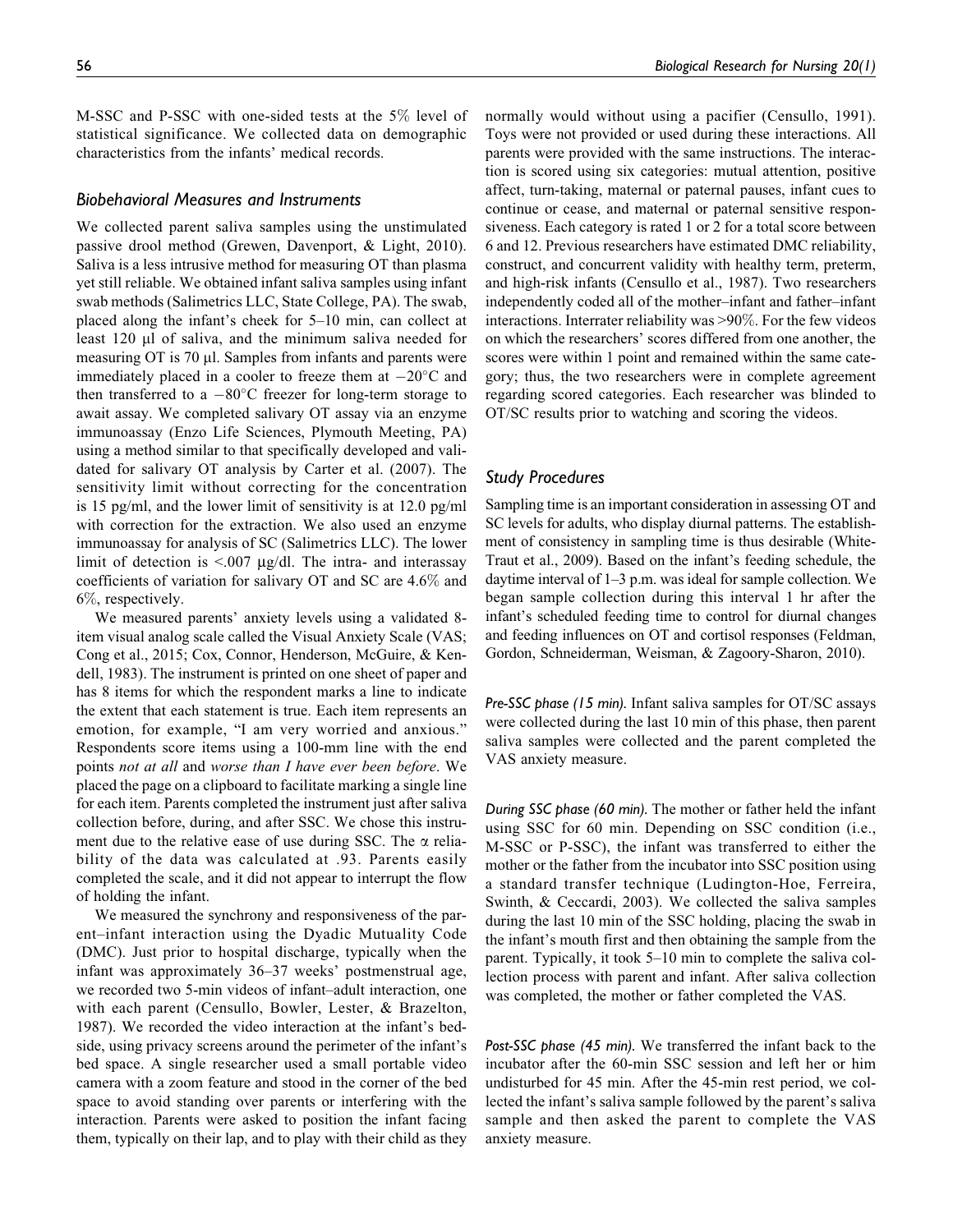|  |  |  |  | Table 1. Parental Demographic Characteristics. |
|--|--|--|--|------------------------------------------------|
|--|--|--|--|------------------------------------------------|

|                                    | Mother      | Father        |  |
|------------------------------------|-------------|---------------|--|
| Characteristic                     | $(n = 28)$  | $(n = 28)$    |  |
| Gender, female                     | 28 (100)    | 0             |  |
| Race                               |             |               |  |
| Asian                              | $\vert$ (3) | $\vert$ (3)   |  |
| Black                              | 3 (II)      | 4 (14)        |  |
| Hispanic                           | 5(18)       | 4(14)         |  |
| White                              | 19 (68)     | 19(68)        |  |
| Age (years), mean $\pm$ SD         | $32 + 1.13$ | $33 \pm 1.38$ |  |
| $20 - 24$                          | 4 (14)      | 3 (II)        |  |
| $25 - 29$                          | 6(22)       | 9 (32)        |  |
| $30 - 34$                          | 8 (29)      | 4(14)         |  |
| $35 - 39$                          | 8 (29)      | 7(25)         |  |
| $40 - 44$                          | 1(3)        | 3(11)         |  |
| $45 - 52$                          | $\vert$ (3) | 2(7)          |  |
| <b>Employment status</b>           |             |               |  |
| Employed full-time                 | 19 (69)     | 24 (88)       |  |
| Employed part-time                 | 4(14)       | $\vert$ (3)   |  |
| Full-time homemaker                | 2(7)        | $\vert$ (3)   |  |
| Student                            | $\vert$ (3) | 1(3)          |  |
| Unemployed                         | 2(7)        | $\vert$ (3)   |  |
| <b>Education level</b>             |             |               |  |
| Completed high school              | 2(7)        | 3(11)         |  |
| Completed some college (1–3 years) | 9 (32)      | 12 (43)       |  |
| Completed 4 years of college       | 8(29)       | 10(35)        |  |
| Completed graduate school          | 9 (32)      | 3(11)         |  |
| Marital status                     |             |               |  |
| Married                            | 23 (82)     | 23 (82)       |  |
| Single                             | 5(18)       | 5(18)         |  |

Note. Data are  $n$  (%), unless otherwise indicated.

#### Data Analysis

We analyzed data using IBM SPSS Version 22. To describe demographic characteristic variables, we used descriptive statistics. We used repeated-measures analysis of variance (RM-ANOVA) to describe within-subject salivary OT and SC differences across time points (i.e., before, during, and after SSC) as a repeated factor in a one-tailed test with 5% of statistical significance. Normality of data was accounted for in differences in salivary OT and SC measures, so we used parametric testing. We used the same method for analysis of parental VAS measures and standardized the effect of SSC over time, with participants serving as their own controls. Because we applied Bonferroni correction for all three analyses, we identified significance at  $p \leq .01$  to attend to outliers at the individual level. We used paired  $t$  tests to examine mother, father, and infant salivary OT levels and the DMCs of the mother–infant and father–infant interactions.

## **Results**

We screened 112 infant medical charts for study participation and determined that 54 triads did not meet eligibility criteria. We approached 58 parents for recruitment, 26 of whom declined participation. Of the 32 triads we approached for study participation, 4 were discharged prior to data collection, leaving 28

Table 2. Infant Demographic Characteristics.

| 9(32)<br>Gender, female<br>Race<br>Asian<br>2(7)<br>4(14)<br><b>Black</b><br>5(18)<br>Hispanic<br>White<br>17(61)<br>$33 \pm 1.57$<br>Gestational age at birth (weeks), mean $\pm$ SD<br>30-30 6/7<br>4(14)<br>$31 - 316/7$<br>5(18)<br>$32 - 326/7$<br>1(3)<br>$33 - 336/7$<br>3(11)<br>$34 - 3467$<br>15 (54)<br>$1,882 + 416.66$<br>Birth weight (g), mean $\pm$ SD<br>$900 - 1,300$<br>3(7)<br>$1,301 - 1,700$<br>5(18)<br>$1,701 - 2,100$<br>12(43)<br>$2,101 - 2,500$<br>5(18)<br>$2,501 - 2,900$<br>3(3)<br>$3.93 \pm 7.78$<br>SNAPPE II score, mean $\pm$ SD<br>0<br>21 (75)<br>$7 - 10$<br>3 (II)<br>$18 - 21$<br>3 (II)<br>$22 - 27$<br>1(3)<br>Apgar score (1 min), mean $\pm$ SD<br>$0 - 4$<br>4(14)<br>$5 - 7$<br>7 (25)<br>$8 - 10$<br>17(61)<br>8.29 $\pm$ 1.27<br>Apgar score (5 min), mean $\pm$ SD<br>$0 - 4$<br>$\vert$ (3)<br>$5 - 7$<br>4 (14)<br>$8 - 10$<br>23 (82)<br>Mode of delivery<br>Vaginal<br>II (39)<br>Cesarean<br>I7 (61) | Characteristics | N (%) or Mean $\pm$ SD |
|-------------------------------------------------------------------------------------------------------------------------------------------------------------------------------------------------------------------------------------------------------------------------------------------------------------------------------------------------------------------------------------------------------------------------------------------------------------------------------------------------------------------------------------------------------------------------------------------------------------------------------------------------------------------------------------------------------------------------------------------------------------------------------------------------------------------------------------------------------------------------------------------------------------------------------------------------------------|-----------------|------------------------|
|                                                                                                                                                                                                                                                                                                                                                                                                                                                                                                                                                                                                                                                                                                                                                                                                                                                                                                                                                             |                 |                        |
|                                                                                                                                                                                                                                                                                                                                                                                                                                                                                                                                                                                                                                                                                                                                                                                                                                                                                                                                                             |                 |                        |
|                                                                                                                                                                                                                                                                                                                                                                                                                                                                                                                                                                                                                                                                                                                                                                                                                                                                                                                                                             |                 |                        |
|                                                                                                                                                                                                                                                                                                                                                                                                                                                                                                                                                                                                                                                                                                                                                                                                                                                                                                                                                             |                 |                        |
|                                                                                                                                                                                                                                                                                                                                                                                                                                                                                                                                                                                                                                                                                                                                                                                                                                                                                                                                                             |                 |                        |
|                                                                                                                                                                                                                                                                                                                                                                                                                                                                                                                                                                                                                                                                                                                                                                                                                                                                                                                                                             |                 |                        |
|                                                                                                                                                                                                                                                                                                                                                                                                                                                                                                                                                                                                                                                                                                                                                                                                                                                                                                                                                             |                 |                        |
|                                                                                                                                                                                                                                                                                                                                                                                                                                                                                                                                                                                                                                                                                                                                                                                                                                                                                                                                                             |                 |                        |
|                                                                                                                                                                                                                                                                                                                                                                                                                                                                                                                                                                                                                                                                                                                                                                                                                                                                                                                                                             |                 |                        |
|                                                                                                                                                                                                                                                                                                                                                                                                                                                                                                                                                                                                                                                                                                                                                                                                                                                                                                                                                             |                 |                        |
|                                                                                                                                                                                                                                                                                                                                                                                                                                                                                                                                                                                                                                                                                                                                                                                                                                                                                                                                                             |                 |                        |
|                                                                                                                                                                                                                                                                                                                                                                                                                                                                                                                                                                                                                                                                                                                                                                                                                                                                                                                                                             |                 |                        |
|                                                                                                                                                                                                                                                                                                                                                                                                                                                                                                                                                                                                                                                                                                                                                                                                                                                                                                                                                             |                 |                        |
|                                                                                                                                                                                                                                                                                                                                                                                                                                                                                                                                                                                                                                                                                                                                                                                                                                                                                                                                                             |                 |                        |
|                                                                                                                                                                                                                                                                                                                                                                                                                                                                                                                                                                                                                                                                                                                                                                                                                                                                                                                                                             |                 |                        |
|                                                                                                                                                                                                                                                                                                                                                                                                                                                                                                                                                                                                                                                                                                                                                                                                                                                                                                                                                             |                 |                        |
|                                                                                                                                                                                                                                                                                                                                                                                                                                                                                                                                                                                                                                                                                                                                                                                                                                                                                                                                                             |                 |                        |
|                                                                                                                                                                                                                                                                                                                                                                                                                                                                                                                                                                                                                                                                                                                                                                                                                                                                                                                                                             |                 |                        |
|                                                                                                                                                                                                                                                                                                                                                                                                                                                                                                                                                                                                                                                                                                                                                                                                                                                                                                                                                             |                 |                        |
|                                                                                                                                                                                                                                                                                                                                                                                                                                                                                                                                                                                                                                                                                                                                                                                                                                                                                                                                                             |                 |                        |
|                                                                                                                                                                                                                                                                                                                                                                                                                                                                                                                                                                                                                                                                                                                                                                                                                                                                                                                                                             |                 |                        |
|                                                                                                                                                                                                                                                                                                                                                                                                                                                                                                                                                                                                                                                                                                                                                                                                                                                                                                                                                             |                 |                        |
|                                                                                                                                                                                                                                                                                                                                                                                                                                                                                                                                                                                                                                                                                                                                                                                                                                                                                                                                                             |                 |                        |
|                                                                                                                                                                                                                                                                                                                                                                                                                                                                                                                                                                                                                                                                                                                                                                                                                                                                                                                                                             |                 |                        |
|                                                                                                                                                                                                                                                                                                                                                                                                                                                                                                                                                                                                                                                                                                                                                                                                                                                                                                                                                             |                 |                        |
|                                                                                                                                                                                                                                                                                                                                                                                                                                                                                                                                                                                                                                                                                                                                                                                                                                                                                                                                                             |                 |                        |
|                                                                                                                                                                                                                                                                                                                                                                                                                                                                                                                                                                                                                                                                                                                                                                                                                                                                                                                                                             |                 |                        |
|                                                                                                                                                                                                                                                                                                                                                                                                                                                                                                                                                                                                                                                                                                                                                                                                                                                                                                                                                             |                 |                        |
|                                                                                                                                                                                                                                                                                                                                                                                                                                                                                                                                                                                                                                                                                                                                                                                                                                                                                                                                                             |                 |                        |
|                                                                                                                                                                                                                                                                                                                                                                                                                                                                                                                                                                                                                                                                                                                                                                                                                                                                                                                                                             |                 |                        |
|                                                                                                                                                                                                                                                                                                                                                                                                                                                                                                                                                                                                                                                                                                                                                                                                                                                                                                                                                             |                 |                        |
|                                                                                                                                                                                                                                                                                                                                                                                                                                                                                                                                                                                                                                                                                                                                                                                                                                                                                                                                                             |                 |                        |
|                                                                                                                                                                                                                                                                                                                                                                                                                                                                                                                                                                                                                                                                                                                                                                                                                                                                                                                                                             |                 |                        |
|                                                                                                                                                                                                                                                                                                                                                                                                                                                                                                                                                                                                                                                                                                                                                                                                                                                                                                                                                             |                 |                        |

Note. Data are n (%) unless otherwise indicated. SNAPPE II = Score for Neonatal Acute Physiology with Perinatal Extension.

triads who participated and provided data for analysis. Table 1 describes the parental demographic characteristics, while Table 2 depicts the infants' demographic characteristics. We randomized 15 triads to sequence one (M-SSC on Day 1, P-SSC on Day 2) and 13 to sequence two (P-SSC on Day 1, M-SSC on Day 2). The majority of parents were White (68%) and college educated (93% of mothers and 89% of fathers). The mothers' mean age was 32 years, while the fathers' was 33. The infants were relatively healthy, with a mean Score for Neonatal Acute Physiology with Perinatal Extension score of 3.93. This score is a valid indicator of an infant's severity-of-illness predictor of mortality risk. Infants were born at a mean of 33 weeks' postmenstrual age. The majority of infants were White  $(61\%)$  males  $(68\%)$ . Most mothers (89%) had held their infants SSC prior to the study, while only some of the fathers (27%) had. Only a small percentage of parents (32% of mothers, 21% of fathers) had previous SSC experience with another infant. We identified no significant relationship between OT level and previous SSC holding experiences.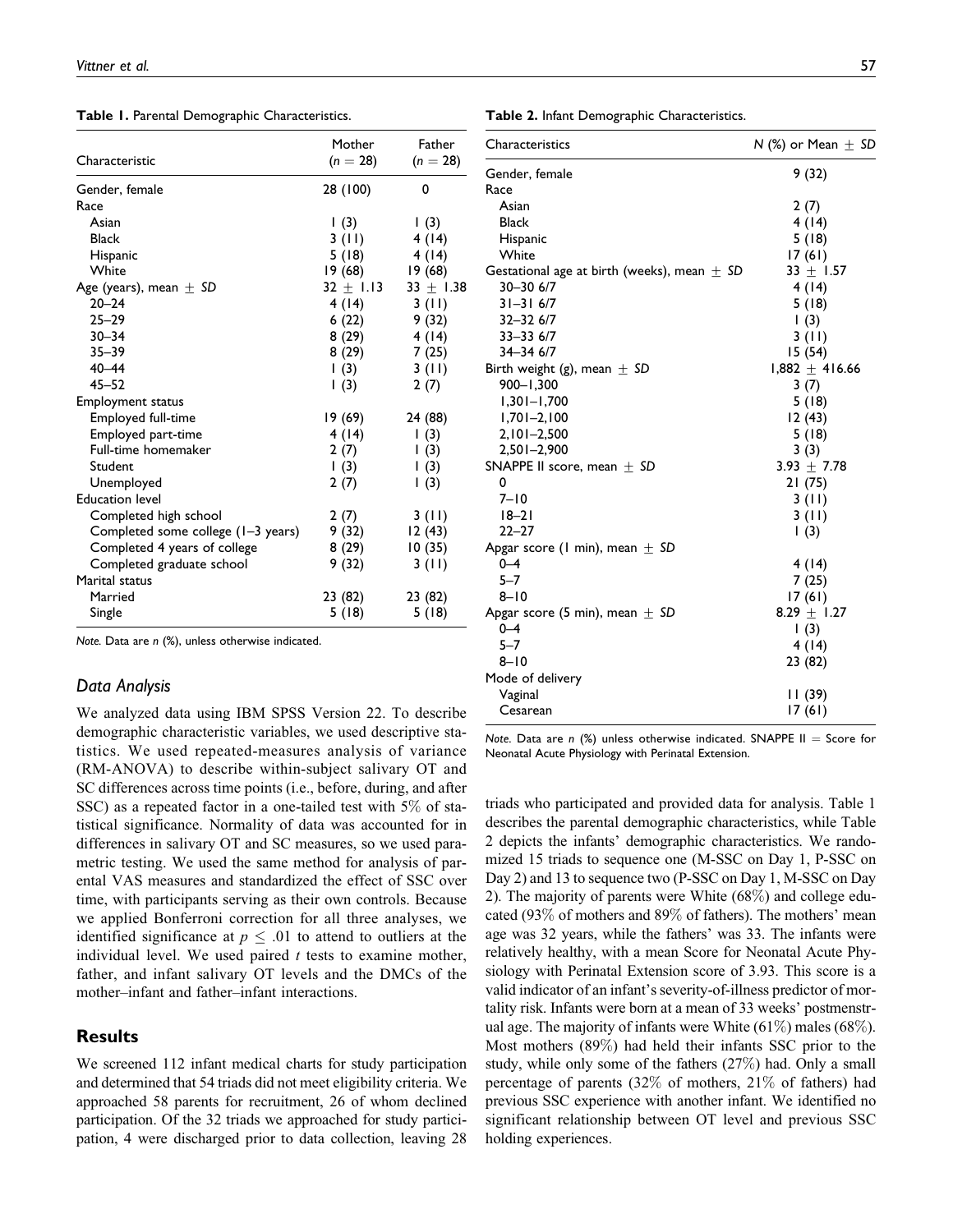|                         | Before SSC        | During SSC        | After SSC         |       |       |             |
|-------------------------|-------------------|-------------------|-------------------|-------|-------|-------------|
| Variable                | $M + SD$          | $M + SD$          | $M + SD$          | F     | $p^a$ | $\eta^{2b}$ |
| $O$ xytocin ( $pg/ml$ ) |                   |                   |                   |       |       |             |
| Mother ( $n = 28$ )     | $161.97 + 104.91$ | $275.09 + 173.54$ | $202.25 + 104.91$ | 23.19 | .001  | .094        |
| Infant M-SSC $(n = 28)$ | $134.71 + 104.69$ | $306.72 + 275.48$ | $223.44 + 214.02$ | 8.05  | .002  | .052        |
| Father $(n = 27)^c$     | $142.99 + 112.69$ | $211.86 + 159.87$ | $153.85 + 88.32$  | 21.88 | .001  | .066        |
| Infant P-SSC $(n = 27)$ | $130.71 + 143.67$ | $346.87 + 291.63$ | $260.98 + 232.08$ | 8.21  | .001  | .137        |
| Cortisol (ug/dl)        |                   |                   |                   |       |       |             |
| Mother ( $n = 28$ )     | $.152 + .140$     | .147 $\pm$ .138   | $.109 + .085$     | 1.94  | .153  | .011        |
| Infant M-SSC $(n = 28)$ | $.090 + .132$     | $.024 + .033$     | $.055 + .071$     | 5.85  | .005  | .063        |
| Father $(n = 27)$       | $.167 + .223$     | $111 + 111$ .     | $.097 + .093$     | 2.81  | .070  | .020        |
| Infant P-SSC $(n = 27)$ | $.081 + .064$     | $.019 + .024$     | $.051 + .058$     | 11.48 | ا 00. | .011        |
| Anxiety levels          |                   |                   |                   |       |       |             |
| Mother ( $n = 28$ )     | $72.00 + 77.84$   | $28.54 + 54.72$   | $32.14 + 61.06$   | 9.69  | .001  | .060        |
| Father ( $n = 27$ )     | $43.59 + 58.10$   | $15.57 + 19.57$   | $24.41 + 36.08$   | 8.86  | .003  | .053        |

Table 3. Mother, Father, and Infant Salivary Oxytocin and Cortisol Levels and Mother and Father Anxiety Levels in Response to Skin-to-Skin Contact.

Note. Data were calculated using repeated-measures analysis of variance. Salivary oxytocin was measured in pg/ml and salivary cortisol was measured in μg/dl.  $M-SCC$  = maternal skin-to-skin contact condition; P-SCC = paternal skin-to-skin contact condition; VAS = Visual Analog Scale measurement of parental stress and anxiety;  $SSC =$  skin-to-skin contact.

<sup>a</sup>Use of the Bonferroni adjustment required significance at the p < .01 level. <sup>b</sup>Guidelines indicate .02 = small effect; .13 = medium effect; .26 = large effect.<br>"One father did not complete all data cellection procedur One father did not complete all data collection procedures.

## Salivary OT Levels

Table 3 describes mother, father, and infant salivary OT and SC levels for the pre-, during-, and post-SSC phases. Figure 1 depicts mean salivary OT levels for mothers, fathers, and infants at each time point. Maternal salivary OT levels significantly increased from pre-SSC ( $M = 161.97$ ,  $SD = 104.91$  pg/ ml) to during SSC ( $M = 275.09$ ,  $SD = 173.54$  pg/ml) and then dropped post-SSC ( $M = 202.25$ ,  $SD = \pm 104.91$  pg/ml). We observed a similar response with the infant salivary OT levels during the M-SSC condition, with a significant increase from pre-SSC ( $M = 134.71$ ,  $SD = 104.69$  pg/ml) to during SSC  $(M = 306.72, SD = 275.48)$  and then a decrease to post-SSC  $(M = 223.44, SD = 214.02$  pg/ml). RM-ANOVAs showed that salivary OT levels were significantly higher during SSC for mothers,  $F(1, 27) = 23.19$ ,  $p < .001$ , and infants,  $F(2, 54) = 8.05$ ,  $p < .002$ , as compared to before and after SSC.

In the P-SSC condition, paternal OT levels increased from pre-SSC ( $M = 142.99$ ,  $SD = 112.69$  pg/ml) to during SSC ( $M =$ 211.86,  $SD = 159.87$  pg/ml) and then dropped post-SSC ( $M =$ 153.85,  $SD = 88.32$  pg/ml). Likewise, the infants' OT levels during this condition significantly increased from pre-SSC (M  $= 130.71$ ,  $SD = 143.67$  pg/ml) to during SSC ( $M = 346.87$ , SD  $=$  291.63) and decreased post-SSC ( $M = 260.98$ ,  $SD = 232.08$ ) pg/ml). RM-ANOVAs showed that salivary OT levels were significantly higher during P-SSC for fathers,  $F(2, 52) = 8.21$ ,  $p <$ .001, and infants,  $F(2, 52) = 21.88$ ,  $p < .001$ , as compared to before and after SSC. There were no differences in infant OT levels between the two conditions at each time point.

### Salivary Cortisol Levels

Table 3 and Figure 2 depict maternal, paternal, and infant cortisol levels at each time point. Infant SC levels decreased during the M-SSC condition from pre-SSC ( $M = .09$ ,  $SD = 132$  $\mu$ g/dl) to during ( $M = .024$ ,  $SD = 033 \mu$ g/dl) and then increased again post-SSC ( $M = .055$ ,  $SD = 071$  µg/dl). Using RM-ANOVA, we found that infant SC levels were significantly lower,  $F(1, 26) = 5.85$ ,  $p < .001$ , during M-SSC as compared to pre- and post-SSC.

Infants had similar responses during the P-SSC condition, with their SC decreasing from pre-SSC ( $M = .81$ ,  $SD = .064$ )  $\mu$ g/dl) to during SSC ( $M = .019$ ,  $SD = .024 \mu$ g/dl) and then increasing slightly post-SSC ( $M = .051$ ,  $SD = .058 \mu g/dl$ ). RM-ANOVA showed that infant SC levels were significantly lower in the P-SSC condition during SSC,  $F(2, 52) = 11.48$ ,  $p < .001$ , compared to pre- and post-SSC. Although SC levels decreased for both mothers and fathers during SSC, none of the changes were statistically significant.

# Parental Anxiety Levels

Table 3 and Figure 3 display maternal and paternal anxiety scores pre-, during-, and post-SSC. Maternal anxiety levels dropped from pre-SSC ( $M = 72.00$ ,  $SD = 77.84$ ) to during SSC ( $M = 28.54$ ,  $SD = 54.72$ ) and post-SCC ( $M = 32.14$ ,  $SD = 61.06$ ). Paternal anxiety levels also decreased from pre-SSC ( $M = 43.59$ ,  $SD = 58.10$ ) to during SSC ( $M =$ 15.57,  $SD = 19.57$ ) and then increased slightly post-SSC  $(M = 24.41, SD = 36.08)$ . Using RM-ANOVA, we found that maternal anxiety scores were significantly lower during SSC,  $F(1, 26) = 9.69$ ,  $p < .001$ , compared to pre- and post-SSC. Paternal anxiety levels were also significantly lower during SCC,  $F(1, 26) = 8.86, p < .003$ , compared to pre- and post-SSC. There were no significant correlations between maternal and paternal anxiety levels and their respective salivary OT or SC levels.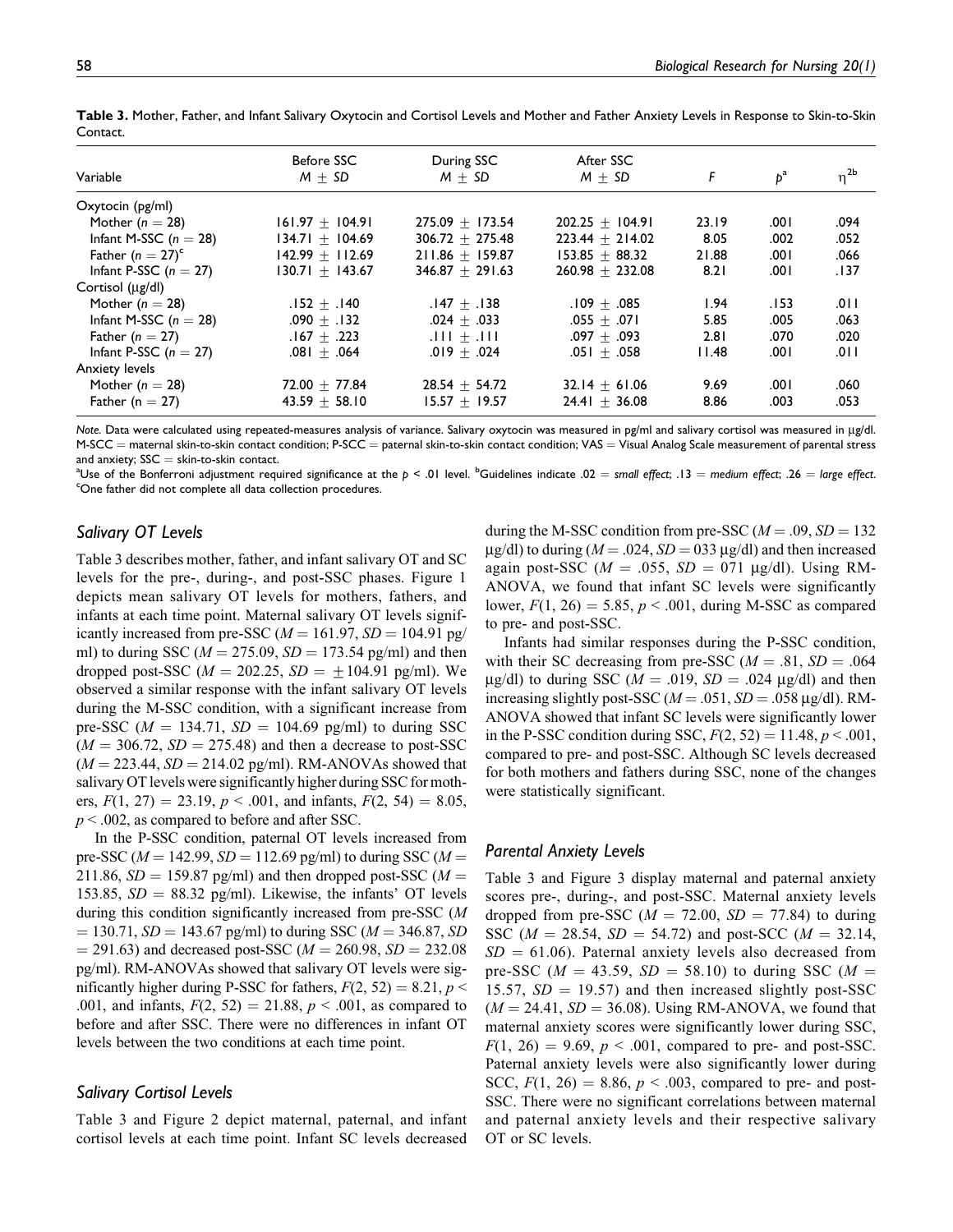

Figure 1. Salivary oxytocin (OT) responses to skin-to-skin contact (SSC; mean and standard error of the mean [SEM].

## Parent–Infant Interaction

We grouped the parent–infant interactions into three categories based on the video scoring: We considered scores between 6 and 8 to indicate low responsiveness, a score of 9 moderate responsiveness, and a score of 10–12 high responsiveness, or a synchronous interaction. All of the mothers ( $n = 28$ ) and 26 fathers completed the videotaped interactions. The majority of mothers 67% ( $n = 19$ ) scored as moderately responsive, with only 7% ( $n = 2$ ) scoring in the low responsive group and 26% ( $n = 7$ ) scoring as highly responsive. The fathers also scored as predominately moderately responsive (58%, or  $n = 15$ ), with  $16\%$  ( $n = 4$ ) scoring in the low responsiveness group and  $26\%$  ( $n = 7$ ) scoring as highly responsive. Parents and infants with higher OT levels during SSC had significantly more synchronicity and responsiveness in their interactions. Paternal  $(r = .49, )$  $p \leq .01$ ) and maternal ( $r = .53$ ,  $p \leq .005$ ) OT levels were moderately yet significantly correlated with the father– infant and mother–infant scores on the videotaped interactions, respectively. We identified no significant correlations between maternal or paternal SC levels and scores on the videotaped parent–infant interactions.



Figure 2. Salivary cortisol (SC) responses to skin-to-skin contact (SSC; mean and standard error of the mean [SEM]).

#### Correlations Among Parental Biomarkers

There was a significant negative correlation ( $r = -.60$ ,  $p \leq 0.001$ ) between paternal OT and SC levels, but maternal OT and SC levels were not correlated. Maternal OT and paternal OT levels were moderately yet significantly correlated  $(r = .45, p < .02)$ , using Spearman's correlation. This finding indicates mothers with higher OT levels were more likely to be paired with fathers with higher OT levels.

#### **Discussion**

In the present study, we found that 60 min of SSC significantly increased salivary OT levels for mothers, fathers, and premature infants; decreased SC levels for premature infants; and decreased anxiety levels for mothers and fathers. We also found that parental OT levels were significantly and moderately correlated with the level of responsiveness and synchronism exhibited in videotaped parent–infant interaction sessions. These results are consistent with Cong's previous finding indicating that SSC activates OT release in mothers and fathers (Cong et al., 2015). In the present study, however, salivary OT levels dropped significantly for both mothers and fathers after SSC, whereas Cong et al. reported that maternal levels decreased but paternal levels remained elevated after SSC. This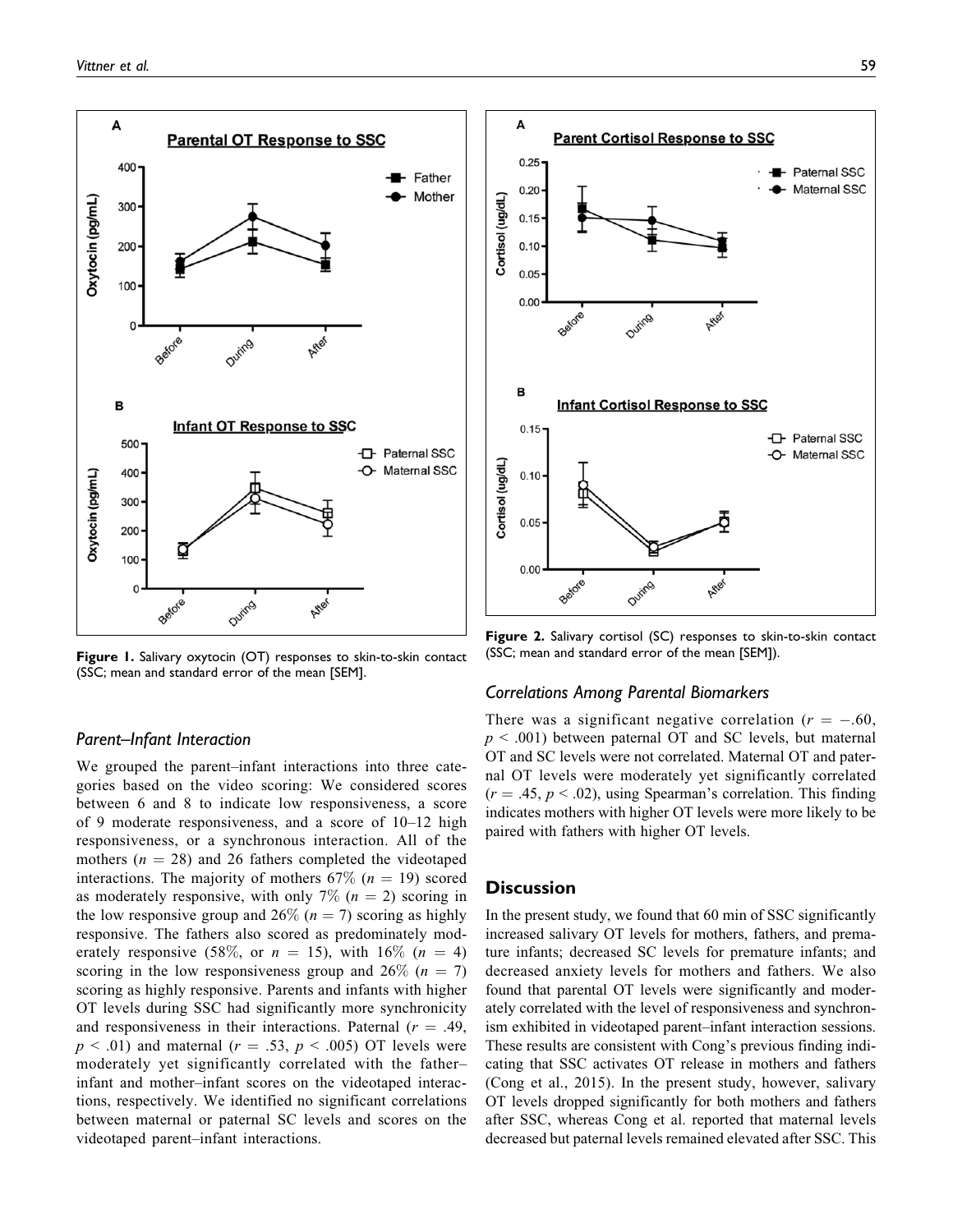

Figure 3. Parental anxiety levels in response to skin-to-skin contact (SSC; mean and standard error of the mean [SEM]). Anxiety was measured using the Visual Anxiety Scale (VAS).

difference may be related to the extended timing of the duringand post-SSC phases in the present study. Cong et al. reported the salivary OT responses for 26 mothers and 19 fathers at three time points: pre-SSC, during 30 min of SSC, and 30 min after SSC. In the current study, we extended the length of SSC to 60 min and collected post-SSC saliva at 45 min after SSC. Thus, the stages of OT release that we measured may have differed from those that Cong et al. measured because of the differences in time points.

Research suggests that SSC may be used to support developing relationships between premature infants and their parents (Feldman, 2013; Ferber & Makhoul, 2004). Findings of the present study indicate that salivary OT levels increased for both infants and parents during a session of SSC and that infant– parent dyads with higher OT levels had more responsive and synchronous interactions. During sensitive periods of bond formation between the parent and preterm infant, the infant's brain is sensitized to reciprocal occurrences in physiological systems, such as brain stem–mediated homeostasis responses, as well as patterns of behavior during parent–infant interactions (Feldman, 2015; Feldman, Rosenthal, & Eidelman, 2014; Feldman, Gordon, Influs, Gutbir, & Ebstein, 2013). The literature defines these sensitive periods in early infancy as critical for supporting the developing relationships between infants and their parents (Feldman, 2013, 2015). Additionally, early responsive and synchronous contact between parent and infant may positively influence cognitive and developmental outcomes for the child (Gordon et al., 2010).

Conversely, our results indicate that mothers with lower salivary OT levels had less synchronous and less responsive interactions with their premature infants. In a recently published study that examined biobehavioral factors in child health outcomes, researchers found that maternal stress and maternal– child engagement play significant roles in the regulation of the infant's stress responses (Clowtis, Kang, Padhye, Rozmus, & Barratt, 2016). These researchers found that mothers with lower levels of maternal–child engagement had elevated SC levels and lower OT levels.

Animal studies have revealed that biobehavioral mechanisms embedded within the mother–infant dyad help to organize the infant's physiological systems, stress response, and social orientation (Champagne, Diorio, Sharma, & Meaney, 2001; Hofer, 1994). Feldman (2013) describes the sensitive period of parent–infant interactions as the opportunity for bond formation, where the infant's brain is sensitized to mutual influences, physiologically and behaviorally, to create a synchronous process. In the present study, SSC increased endogenous OT release for parents and infants and facilitated synchronous interactions. Infant SC levels, a measure of the stress response, also decreased during SSC irrespective of whether the infant was being held by the mother or the father.

These results have implications for the clinical setting, where SSC could be used as an intervention to decrease anxiety in mothers and fathers and the stress response in premature infants in the NICU. Only a few studies previous have reported on fathers and SSC (Cong et al., 2015; Gloppestad, 1998; Poehlmann & Fiese, 2001). We included fathers in our study in an effort to both examine the OT mechanism associated with SSC and engage fathers in the practice of SSC. This study supports the need to encourage fathers to participate in SSC as well as mothers.

Prior research has shown that maternal responses that are adaptive and sensitive to the infant's behavioral repertoire support the infant's use of regulatory strategies to enhance calm, alert states, and facilitate learning (Kalinauskiene et al., 2009). Our findings in the present study of a biobehavioral response of a decrease in SC during SSC and improvement in infant coregulatory are consistent with those of previous studies (Neu & Robinson, 2010). Premature infants are at increased risk of less synchronous interactions due to their developing nervous system and diffuse behavioral cues (Forcada-Guex, Pierrehumbert, Borghini, Moessinger, & Muller-Nix, 2006). The present study confirms that SSC may be used to support these developing relationships by facilitating more synchronous interactions between parents and their premature infant.

# Implications for Practice

In the present study, the infants' oxytocinergic system was activated whether the mother or the father was practicing SSC. Engaging fathers in SSC with their premature infants is therefore a priority in order to enhance their developing relationships. Additional research is needed to understand the roles salivary OT plays in the interactions between fathers and preterm infants.

More generally, the present study supports the practice of using SSC to decrease the infant stress responses and parental anxiety in the NICU and enhance the developing parent–infant relationships. SSC activated endogenous OT release for mothers, fathers, and infants and decreased SC levels in infants. These findings are consistent with the notion that early infancy is a sensitive period in the development of HPA axis regulation and have significant implications for the use of SSC as an intervention to improve child health outcomes via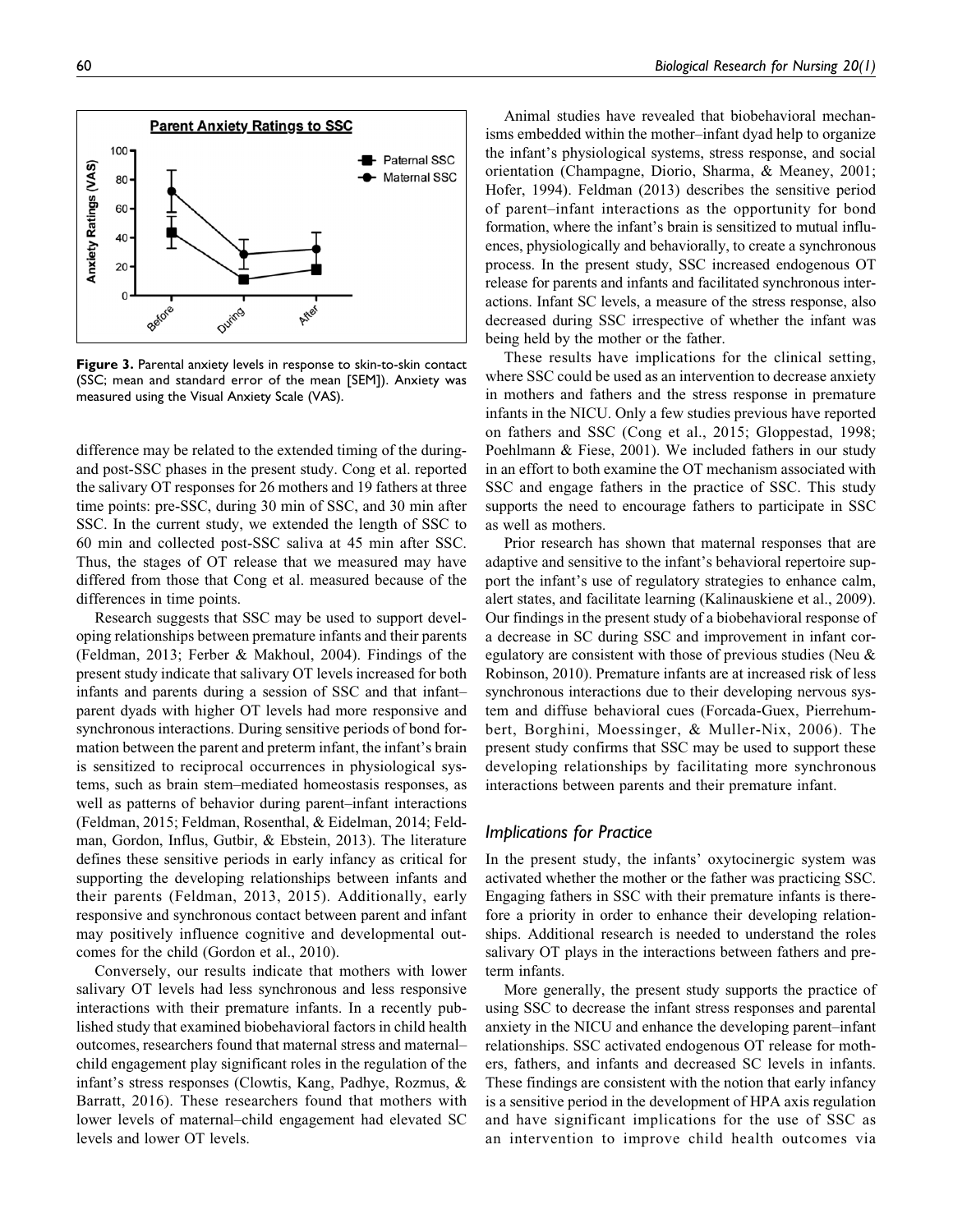biobehavioral mechanisms that facilitate synchronous interactions between parents and their premature infants.

#### Limitations

Despite the small sample size, the present study had statistically significant results with robust effects showing that SSC activates OT release in mothers, fathers, and premature infants, in addition to decreasing infant SC levels and parental anxiety. Research with a larger sample size is needed, however, to generalize these findings. Our sample was primarily Caucasian with college-educated parents, which may have influenced the findings. Another limitation was the crossover study design, which does not allow for a clear definition of causality. Our convenience sampling techniques may have influenced the findings as well: Although SSC was a standard of practice in all recruiting NICUs, parents may have declined to participate because they did not want to practice SSC with their infants.

## Conclusion

The present study addresses a gap in the body of knowledge regarding the mechanisms that link parent–infant contact to biobehavioral responses. Skin-to-skin holding activates OT release for mothers, fathers, and infants and decreases infant SC levels and parental anxiety. The nursing intervention of facilitating the implementation of SSC thus may be used to reduce parent and infant stress in the NICU. This study is also an important step in exploring the use of OT as a potential moderator to improve infant developmental outcomes and the responsiveness of the interactions between mothers and infants and fathers and infants.

# Author Contributions

Dorothy Vittner contributed to conception, design, acquisition, analysis, and interpretation; critically drafted the manuscript; revised the manuscript; gave final approval; and agrees to be accountable for all aspects of work ensuring integrity and accuracy. Jacqueline McGrath and JoAnn Robinson contributed to conception, acquisition, analysis, and interpretation; critically revised the manuscript; gave final approval; and agrees to be accountable for all aspects of work ensuring integrity and accuracy. Gretchen Lawhon and Regina Cusson contributed to conception, acquisition, analysis, and interpretation; critically revised the manuscript; gave final approval; and agrees to be accountable for all aspects of work ensuring integrity and accuracy. Leonard Eisenfeld contributed to design, acquisition, analysis, and interpretation; critically revised the manuscript; gave final approval; and agrees to be accountable for all aspects of work ensuring integrity and accuracy. Stephen Walsh and Erin Young contributed to acquisition, analysis, and interpretation; critically revised the manuscript; gave final approval; and agrees to be accountable for all aspects of work ensuring integrity and accuracy. Xiaomei Cong contributed to design, critically revised the manuscript, gave final approval, and agrees to

be accountable for all aspects of work ensuring integrity and accuracy.

#### Declaration of Conflicting Interests

The author(s) declared no potential conflicts of interest with respect to the research, authorship, and/or publication of this article.

#### Funding

The author(s) disclosed receipt of the following financial support for the research, authorship, and/or publication of this article: This study was supported by funding from the American Nurses Foundation (Eastern Nursing Research Society), National Association of Neonatal Nurses, Sigma Theta Tau International (Mu Chapter) and the University of Connecticut, School of Nursing (Toner funds).

#### ORCID iD

Dorothy Vittner, PhD, RN <http://orcid.org/0000-0003-2417-741X>

#### **References**

- Carter, C. S., Pournajafi-Nazarloo, H., Kramer, K. M., Ziegler, T. E., White-Traut, R., Bello, D., & Schwertz, D. (2007). Oxytocin behavioral associations and potential as a salivary biomarker. Annals of the New York Academy of Science, 1098, 312–322.
- Censullo, M. (1991). Dyadic Mutuality Code manual [Code Book]. Published instrument. Washington, DC: Georgetown University.
- Censullo, M., Bowler, R., Lester, B., & Brazelton, T. B. (1987). An instrument for the measurement of infant–adult synchrony. Nursing Research, 36, 244–248.
- Champagne, F., Diorio, J., Sharma, S., & Meaney, M. J. (2001). Naturally occurring variations in maternal behavior in the rat are associated with differences in estrogen inducible central oxytocin receptors. Proceeding in the National Academy of Sciences, 98, 12736–12741.
- Chang, H. P., Anderson, G. C., & Wood, C. E. (1995). Feasible and valid saliva collection for cortisol in transitional newborns. Nursing Research, 44, 117–119.
- Clowtis, L. M., Kang, D. H., Padhye, N. S., Rozmus, C., & Barratt, M. S. (2016). Biobehavioral factors in child health outcomes. Nursing Research, 65, 340–351. doi:10.1097/NNR.000000000000172
- Cong, X., Ludington-Hoe, S. M., Hussain, N., Cusson, R. M., Walsh, S., Vazquez, V., ... Vittner, D. (2015). Parental oxytocin responses during skin to skin contact with preterm infants. Early Human Development, 91, 401–406. doi:10.1016/j.earlhumdev. 2015.04.012
- Cong, X., Ludington-Hoe, S. M., McCain, G., & Fu, P. (2009). Kangaroo care modifies preterm infant heart rate variability in response to heel stick pain: A pilot study. Early Human Development, 85, 561–567. doi:10.1016/j.earlhumdev.2009.05.012
- Cox, J. L., Connor, Y. M., Henderson, I., McGuire, R. J., & Kendell, R. E. (1983). Prospective study of the psychiatric disorders of childbirth by self-report questionnaire. Journal of Affective Disorders, 5, 1–7.
- Feldman, R. (2006). From biological rhythms to social rhythms: Physiological precursors of mother–infant synchrony. Developmental Psychology, 42, 175–188.